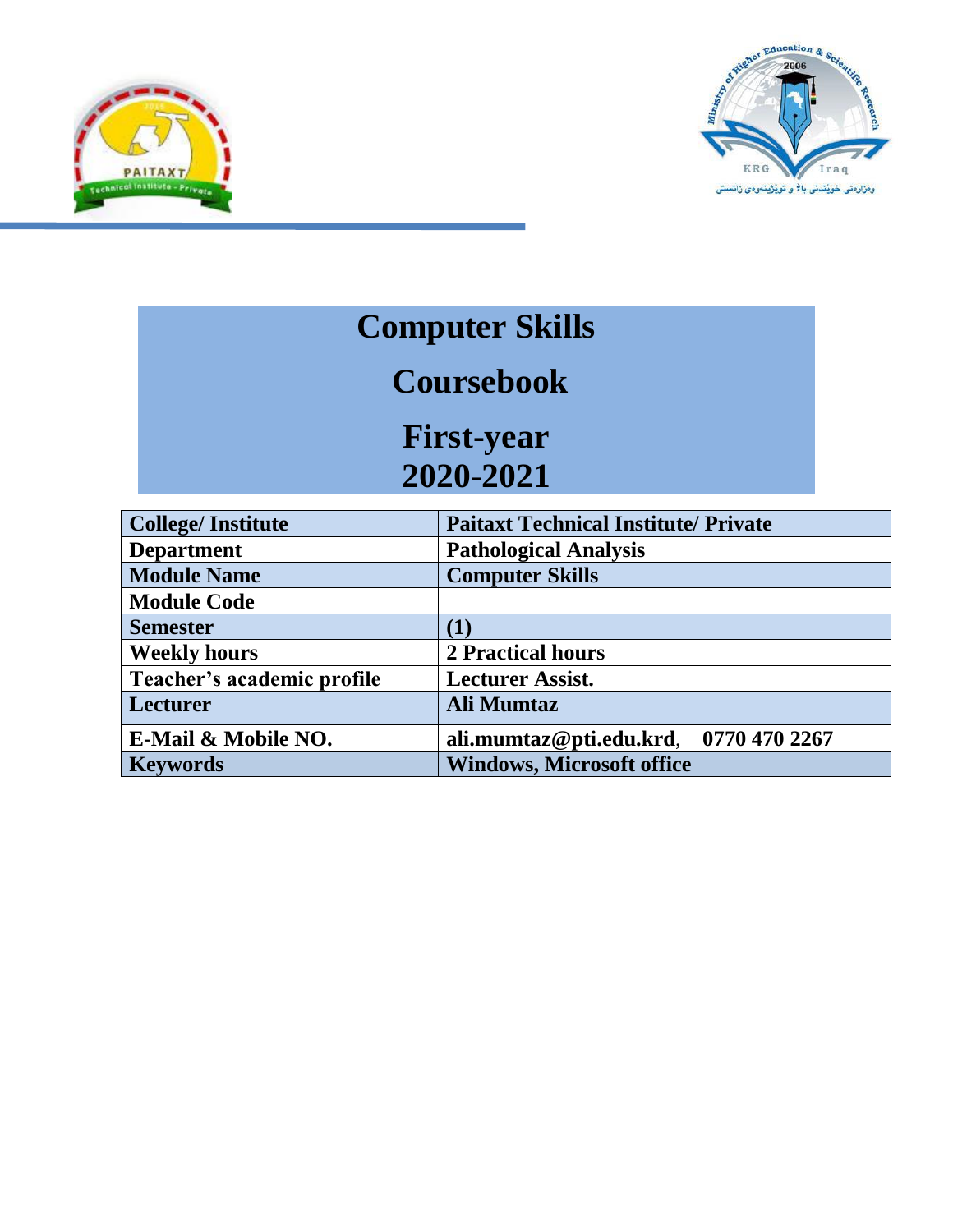## **Course Book**

|                           | This course aims to introduce the students to computer skills. The                              |  |
|---------------------------|-------------------------------------------------------------------------------------------------|--|
|                           | importance of studying this subject is to get information's about                               |  |
| <b>Course overview:</b>   | what is Computer Skills and the implementation, the benefits of                                 |  |
|                           | using of Microsoft office. Also Understanding of the fundamental                                |  |
|                           | concept windows 10.                                                                             |  |
|                           | The objectives behind giving this course can be listed as below:                                |  |
|                           | Learning windows 10 skills                                                                      |  |
| <b>Course objectives:</b> | Learning word office skills                                                                     |  |
|                           | Learning PowerPoint skills                                                                      |  |
|                           | Learning Excel skills                                                                           |  |
|                           | In this course, attendance is one of the mandatory tasks for                                    |  |
|                           | students, since the key idea behind each topic the subject would be                             |  |
| <b>Student's</b>          | given during the lab. Also, assignments play an important role in                               |  |
|                           | obligation:<br>keeping track of comprehending all the skills and problem-solving                |  |
|                           | methods of topics. Exams are the true criteria for measuring the                                |  |
|                           | understanding of the student.                                                                   |  |
|                           | The 100 marks will be divided into:                                                             |  |
| Assessment                | 30% Midterm theory                                                                              |  |
| scheme:                   | 10% Activity                                                                                    |  |
|                           | 10% Quiz                                                                                        |  |
|                           | 50% Final Exam                                                                                  |  |
|                           | By the end of the course, students should be able to:                                           |  |
|                           | 1- understand the computer and windows<br>2- Create and present a basic PowerPoint presentation |  |
|                           | complete with headings, bullet points and pictures.                                             |  |
|                           | 3- Manage your MS Outlook files by using tools such as                                          |  |
| <b>Specific learning</b>  | archiving, storage folders and message rules.                                                   |  |
| outcome:                  | 4- Create a word document and navigate your way around the                                      |  |
|                           | basic applications                                                                              |  |
|                           | 5- Create an excel workbook and navigate your way around                                        |  |
|                           | the basic applications<br>6- Create a professional email signature and learn how to edit        |  |
|                           | and update it with important and timely company                                                 |  |
|                           | information.                                                                                    |  |